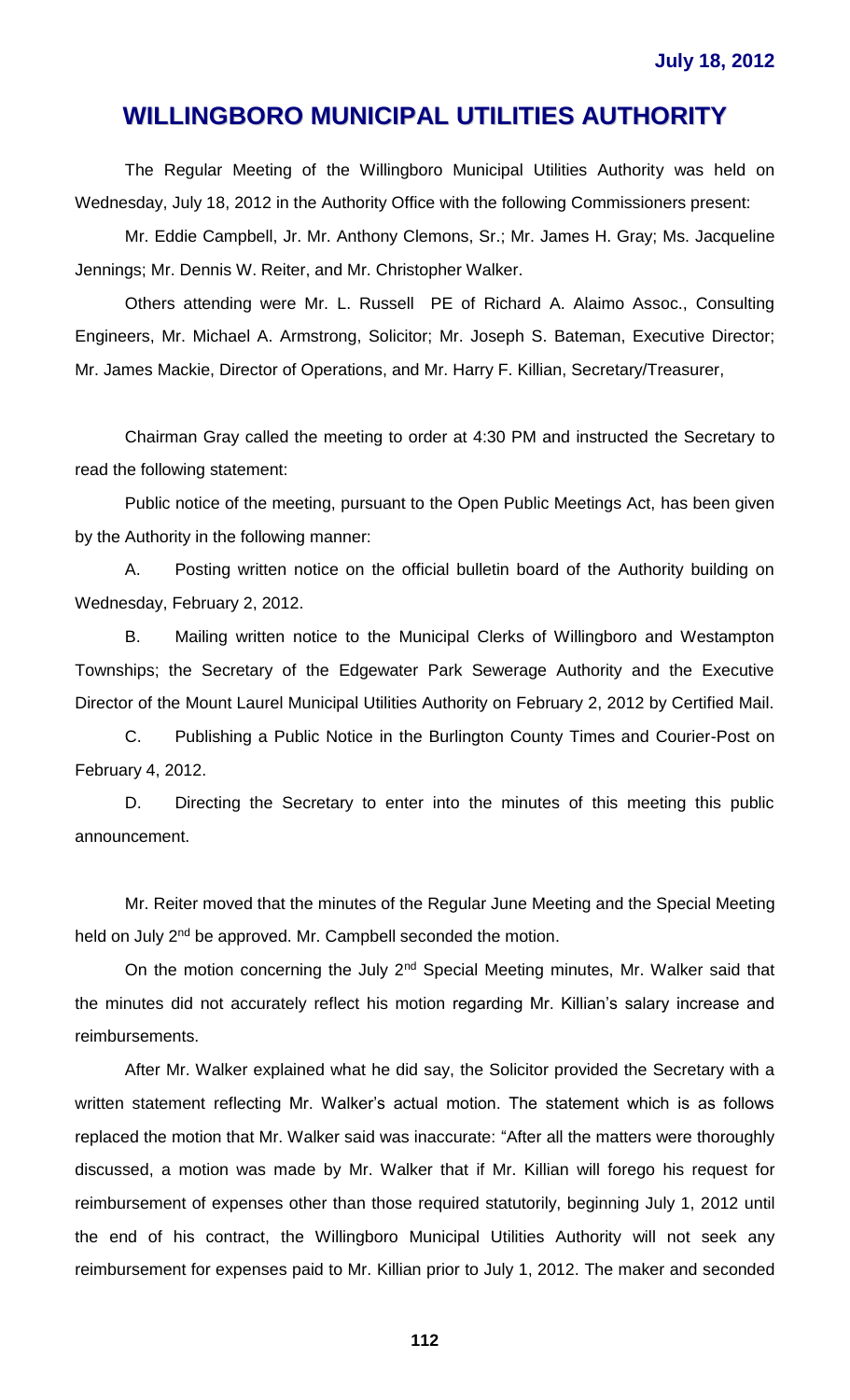of Mr. Walker's motion agreed to the changes and the minutes of the July 2nd meeting will reflect this change.

Vote: Mr. Eddie Campbell, Jr., AYE; Mr. Anthony Clemons, Sr., AYE; Mr. James Gray, AYE; Mr. Dennis W. Reiter, AYE, and Mr. Christopher Walker, AYE

The Treasurer's Report for July 2012 was received and filed on a motion made by Mr. Reiter that was seconded by Mr. Campbell.

Vote: Mr. Eddie Campbell, Jr., AYE; Mr. Anthony Clemons, Sr., AYE; Mr. James Gray, AYE; Mr. Dennis W. Reiter, AYE, and Mr. Christopher Walker, AYE

The Operations Report for July 2012 was approved for filing as printed and distributed on a motion by Mr. Reiter that was seconded by Mr. Clemons.

Mr. Clemons asked what the procedure was after finding a sewer stoppage.

Mr. Mackie explained the procedures.

Vote: Mr. Eddie Campbell, Jr., AYE; Mr. Anthony Clemons, Sr., AYE; Mr. James Gray, AYE; Mr. Dennis W. Reiter, AYE, and Mr. Christopher Walker, AYE

The Chairman asked for comments from the public.

The Secretary noted for the record that no members of the public were in attendance.

The Executive Director then presented a Payment Plan for the following account: 022002537 in the amount of \$2,114.92 for the members' consideration.

It was moved by Mr. Reiter and seconded by Mr. Campbell to approve the payment plan.

Vote: Mr. Eddie Campbell, Jr., AYE; Mr. Anthony Clemons, Sr., AYE; Mr. James Gray, AYE; Mr. Dennis W. Reiter, AYE, and Mr. Christopher Walker, AYE

In another matter, the Executive Director presented the following promotions for the members' consideration: Michael Carroll to Sewer Repairer; Charles Ercol, Jr. to Laborer 2; Charles Ercol, Sr. to Sewage Plant Operator and Barbara Stiehl to Senior Account Clerk on accordance with New Jersey Department of Personnel procedures.

Mr. Clemons moved that the appointment of the Senior Account Clerk be held in closed session and that the other appointments be ratified as recommended by the Executive Director, Mr. Campbell seconded the motion.

Vote: Mr. Eddie Campbell, Jr., AYE; Mr. Anthony Clemons, Sr., AYE; Mr. James Gray, AYE; Mr. Dennis W. Reiter, AYE, and Mr. Christopher Walker, AYE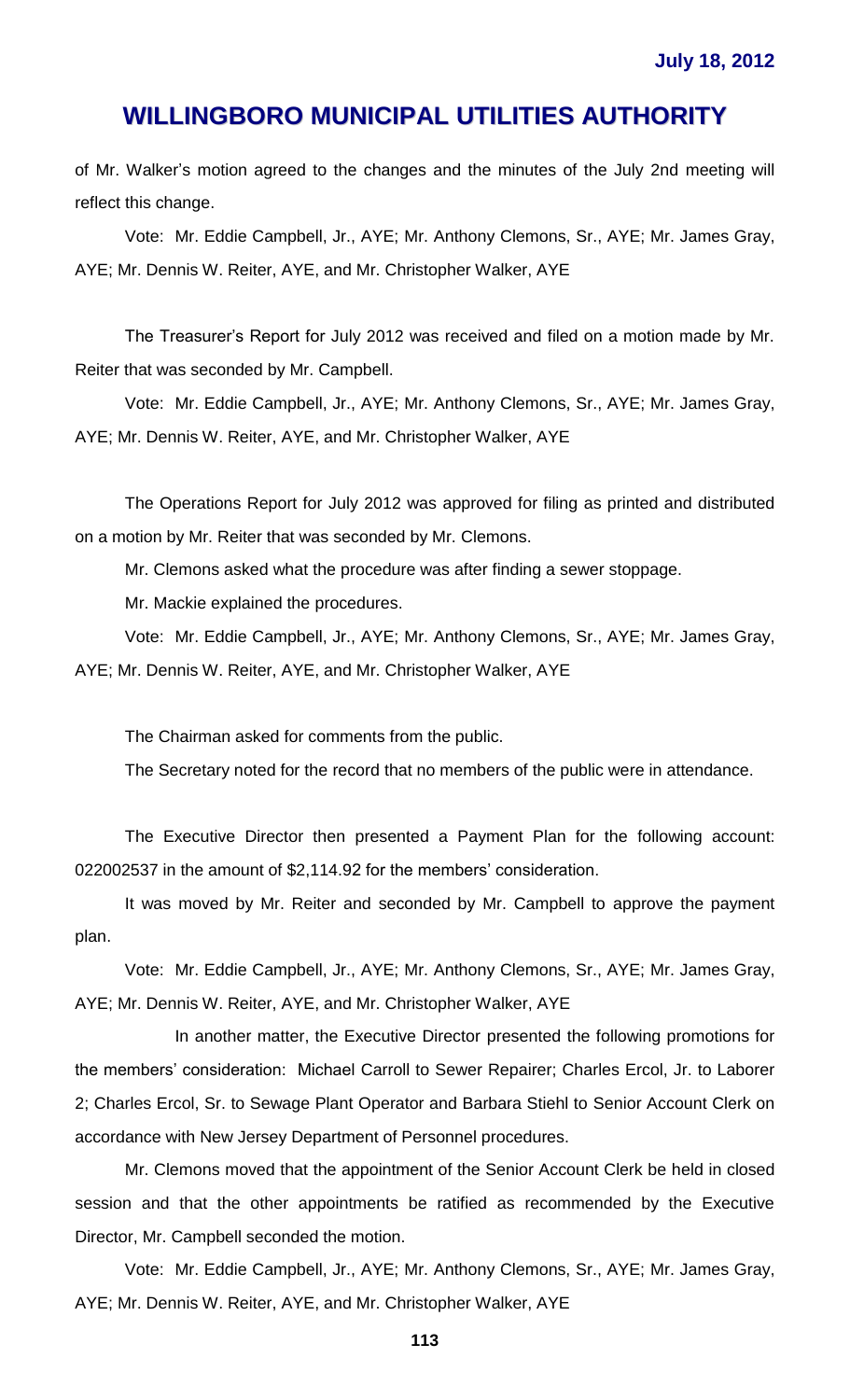In another matter Mr. Campbell moved and Mr. Reiter seconded a motion that the Executive Director be authorized to attend the Water Environmental Federation's Annual Technical Conference to be held in New Orleans.

Several questions were asked about the cost involved and the time of the Conference.

Mr. Clemons said that it was an absolute necessity that the Executive Director attend this important conference.

After the discussion, the Chairman called for a vote.

Vote: Mr. Eddie Campbell, Jr., AYE; Mr. Anthony Clemons, Sr., AYE; Mr. James Gray, AYE; Mr. Dennis W. Reiter, AYE, and Mr. Christopher Walker, AYE

The members discussed the updated Strategic Plan for the Willingboro Municipal Utilities Authority It was moved by Mr. Walker and Seconded by Mr. Campbell that the plan be adopted.

Vote: Mr. Eddie Campbell, Jr., AYE; Mr. Anthony Clemons, Sr., AYE; Mr. James Gray, AYE; Mr. Dennis W. Reiter, AYE, and Mr. Christopher Walker, AYE

In furtherance of the discussions at the July  $2<sup>nd</sup>$  meeting of the Authority, the Chairman appointed Mr. Walker and Mr. Clemons to the Personnel and Professional Services Committee with Mr. Reiter serving as the Alternate.

He said that it was his goal that an initial presentation be ready for the September meeting.

The Treasurer presented the list of bills due for payment as follows:

ALL FUNDS FOR CHECKS DATED 6/22/2012 TO 7/19/2012 ALL CHECK NUMBERS

| ----CHECK------ |                       | ----------------VENDOR-                                                                                                                                                                                                                                                                       |              |
|-----------------|-----------------------|-----------------------------------------------------------------------------------------------------------------------------------------------------------------------------------------------------------------------------------------------------------------------------------------------|--------------|
| #               | <b>DATE</b>           | # NAME                                                                                                                                                                                                                                                                                        | CHECK AMOUNT |
| 1802            |                       | 7/02/2012 1290 DELTA DENTAL PLAN OF NJ                                                                                                                                                                                                                                                        | 5091.31      |
| 1806            |                       | 7/19/2012 73 ADVANCED AUTO PARTS                                                                                                                                                                                                                                                              | 86.39        |
| 1807            |                       | 7/19/2012 150 ALAIMO ASSOC., RICHARD A.                                                                                                                                                                                                                                                       | 36177.58     |
| 1808            |                       | 7/19/2012 160 ALL INDUSTRIAL SAFETY                                                                                                                                                                                                                                                           | 69.95        |
| 1809            |                       | 7/19/2012 170 ALLIED METER SERVICE INC                                                                                                                                                                                                                                                        | 250.00       |
| 1810            |                       | $\frac{108.50}{7/19/2012}$<br>$\frac{108.50}{102012}$<br>$\frac{108.50}{102012}$<br>$\frac{108.50}{102012}$<br>$\frac{108.50}{102012}$<br>$\frac{108.50}{102012}$<br>$\frac{108.50}{102012}$<br>$\frac{108.50}{102012}$<br>$\frac{108.50}{102012}$<br>$\frac{108.50}{102012}$<br>$\frac{108.$ |              |
| 1811            |                       |                                                                                                                                                                                                                                                                                               |              |
| 1812            |                       | 7/19/2012 560 BRETT DUSSINGTY BOARD OF CHO<br>7/19/2012 3159 BURLINGTON COUNTY BOARD OF CHO<br>7/19/2012 1892 BURLINGTON COUNTY BOARD OF CHO                                                                                                                                                  |              |
| 1813            |                       |                                                                                                                                                                                                                                                                                               |              |
| 1814            |                       |                                                                                                                                                                                                                                                                                               |              |
| 1815            |                       |                                                                                                                                                                                                                                                                                               |              |
| 1816            |                       |                                                                                                                                                                                                                                                                                               | 188.55       |
| 1817            |                       | 7/19/2012 4640 CENTRAL JERSEY EQUIPMENT LLC                                                                                                                                                                                                                                                   | 126.25       |
| 1818            |                       | 7/19/2012 874 CHAMPION UNIFORM SUPPLY INC.                                                                                                                                                                                                                                                    | 578.80       |
| 1819            | 7/19/2012 964 COMCAST |                                                                                                                                                                                                                                                                                               | 121.95       |
| 1820            |                       | 7/19/2012 1000 CONSTELLATION NEWENERGY INC.                                                                                                                                                                                                                                                   | 32042.81     |
| 1821            |                       | 7/19/2012 1111 CONTRACTOR SERVICE                                                                                                                                                                                                                                                             | 1639.38      |
| 1822            |                       | 7/19/2012 1116 COYNE CHEMICAL CO. INC., GEORGE                                                                                                                                                                                                                                                | 4377.21      |
| 1823            |                       | 7/19/2012 1330 DONOVAN, THOMAS J.                                                                                                                                                                                                                                                             | 56.97        |
| 1824            |                       | 7/19/2012 1550 EVANS, ROBERT                                                                                                                                                                                                                                                                  | 299.70       |
|                 |                       | 1825 7/19/2012 1401 FEOLA, LOUIS                                                                                                                                                                                                                                                              | 124.99       |
| 1826            |                       | 7/19/2012 1690 FOX HEATING & A/C                                                                                                                                                                                                                                                              | 864.00       |
| 1827            |                       | 7/19/2012 1960 GRAINGER INC, W W                                                                                                                                                                                                                                                              | 476.67       |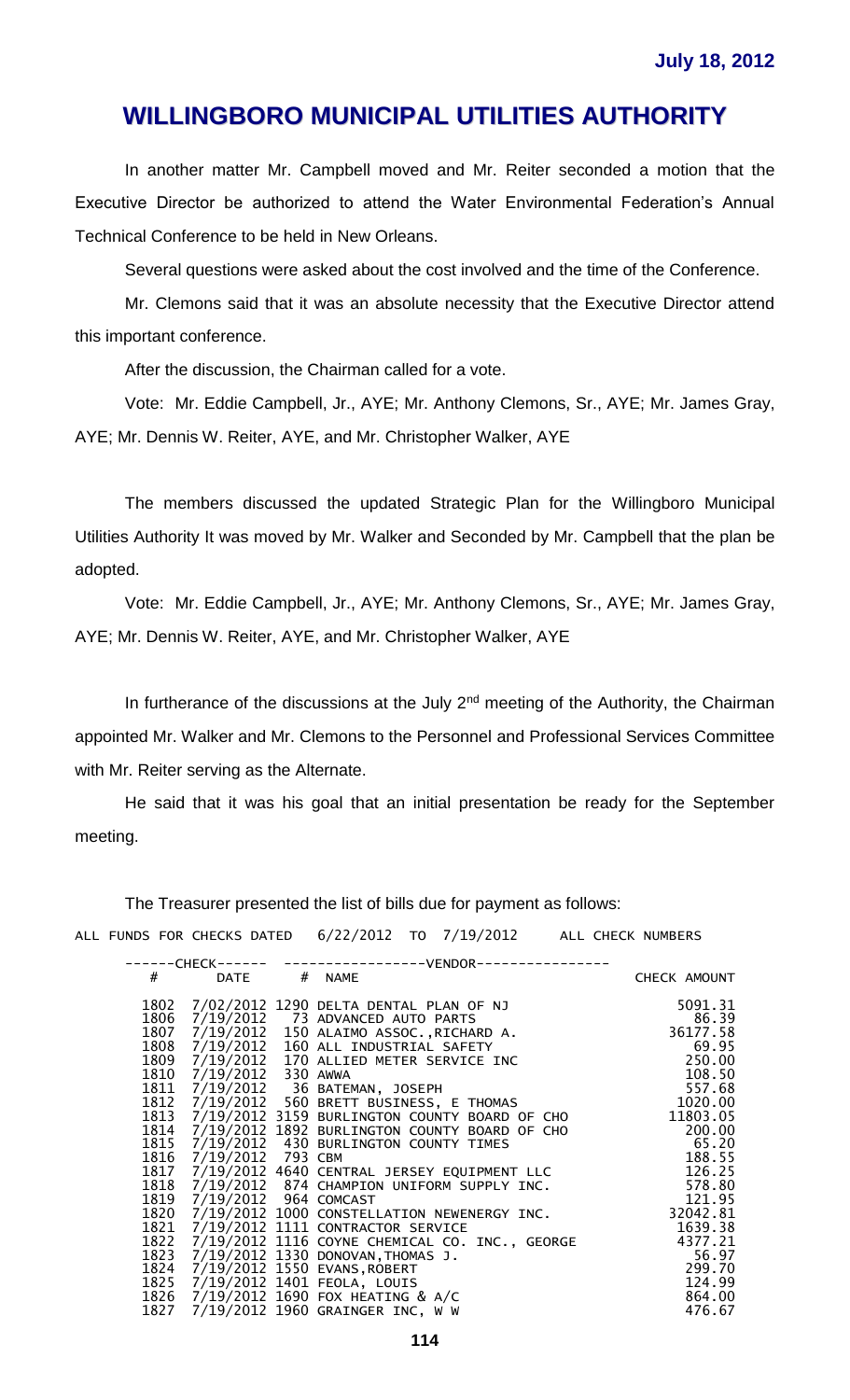| $#$ and $*$  | DATE # NAME | 4 DATE 4 NAME<br>1828 7/19/2012 4134 MARRIS COMPUNE COMPANT 1182.10<br>1829 7/19/2012 4134 MARRIS COMPUNE CORP. 1262.10<br>1831 7/19/2012 20334 HOME DEPOT USA INC SON LCC 1200.00<br>1833 7/19/2012 20334 HOME DEPOT USA INC SON LCC | CHECK AMOUNT      |
|--------------|-------------|---------------------------------------------------------------------------------------------------------------------------------------------------------------------------------------------------------------------------------------|-------------------|
|              |             |                                                                                                                                                                                                                                       |                   |
|              |             |                                                                                                                                                                                                                                       |                   |
|              |             |                                                                                                                                                                                                                                       |                   |
|              |             |                                                                                                                                                                                                                                       |                   |
|              |             |                                                                                                                                                                                                                                       |                   |
|              |             |                                                                                                                                                                                                                                       |                   |
|              |             |                                                                                                                                                                                                                                       |                   |
|              |             |                                                                                                                                                                                                                                       |                   |
|              |             |                                                                                                                                                                                                                                       |                   |
|              |             |                                                                                                                                                                                                                                       |                   |
|              |             |                                                                                                                                                                                                                                       |                   |
|              |             |                                                                                                                                                                                                                                       |                   |
|              |             |                                                                                                                                                                                                                                       |                   |
|              |             |                                                                                                                                                                                                                                       |                   |
|              |             |                                                                                                                                                                                                                                       |                   |
|              |             |                                                                                                                                                                                                                                       |                   |
|              |             |                                                                                                                                                                                                                                       |                   |
|              |             |                                                                                                                                                                                                                                       |                   |
|              |             |                                                                                                                                                                                                                                       |                   |
|              |             |                                                                                                                                                                                                                                       |                   |
|              |             |                                                                                                                                                                                                                                       |                   |
|              |             |                                                                                                                                                                                                                                       |                   |
|              |             |                                                                                                                                                                                                                                       |                   |
|              |             |                                                                                                                                                                                                                                       |                   |
|              |             |                                                                                                                                                                                                                                       |                   |
|              |             |                                                                                                                                                                                                                                       |                   |
|              |             |                                                                                                                                                                                                                                       |                   |
|              |             |                                                                                                                                                                                                                                       |                   |
|              |             |                                                                                                                                                                                                                                       |                   |
|              |             |                                                                                                                                                                                                                                       |                   |
|              |             |                                                                                                                                                                                                                                       |                   |
|              |             |                                                                                                                                                                                                                                       |                   |
|              |             |                                                                                                                                                                                                                                       |                   |
|              |             |                                                                                                                                                                                                                                       |                   |
|              |             |                                                                                                                                                                                                                                       |                   |
|              |             |                                                                                                                                                                                                                                       |                   |
|              |             |                                                                                                                                                                                                                                       |                   |
|              |             |                                                                                                                                                                                                                                       |                   |
|              |             |                                                                                                                                                                                                                                       |                   |
|              |             | 1868 7/19/2012 3211 USA BLUEBOOK                                                                                                                                                                                                      | 185.89            |
| 1869         |             | 7/19/2012 3213 USA MOBILITY WIRELESS INC.                                                                                                                                                                                             | 87.00             |
| 1870         |             | 7/19/2012 2424 USPS #25666504                                                                                                                                                                                                         | 2000.00           |
| 1871         |             | 7/19/2012 3186 VERIZON WIRELESS                                                                                                                                                                                                       | 255.69            |
| 1872         |             | 7/19/2012 4446 VIRTUA AT WORK                                                                                                                                                                                                         | 421.10            |
| 1873<br>1874 |             | 7/19/2012 2260 WASTE MANAGEMENT OF<br>7/19/2012 4535 WILLIAM SCOTSMAN INC.                                                                                                                                                            | 326.50            |
|              |             |                                                                                                                                                                                                                                       | 307.69            |
| 1875<br>1876 |             | 7/19/2012 4605 WOOLSTON COMPANY INC.<br>$7/19/2012$ 4880 ZEE MEDICAL SERVICE CO.                                                                                                                                                      | 1650.00<br>281.69 |
| 8016         |             | 7/02/2012 2150 STATE OF NJ HEALTH BENEFITS PROGRAM                                                                                                                                                                                    | 17482.13          |
| 8017         |             | 7/02/2012 2030 STATE OF NJ HEALTH BENEFITS PROGRAM                                                                                                                                                                                    | 53181.24          |
|              |             |                                                                                                                                                                                                                                       |                   |
|              |             | <b>TOTALS:</b>                                                                                                                                                                                                                        | \$311,620.37      |

Mr. Reiter moved that the list of bills as presented be paid. Mr. Gray seconded the motion.

Ms. Jennings questioned several reimbursements and requested that they be discussed in closed session before approval.

Mr. Clemons discussed the fact that supporting documentation was not available.

Mr. Walker said that he felt it should be available for the reimbursements.

The Executive Director said that he provided all the supporting documentation for reimbursements.

The Treasurer then presented the Second Quarter 2012 Water and Sewer Billings adjustments as follows: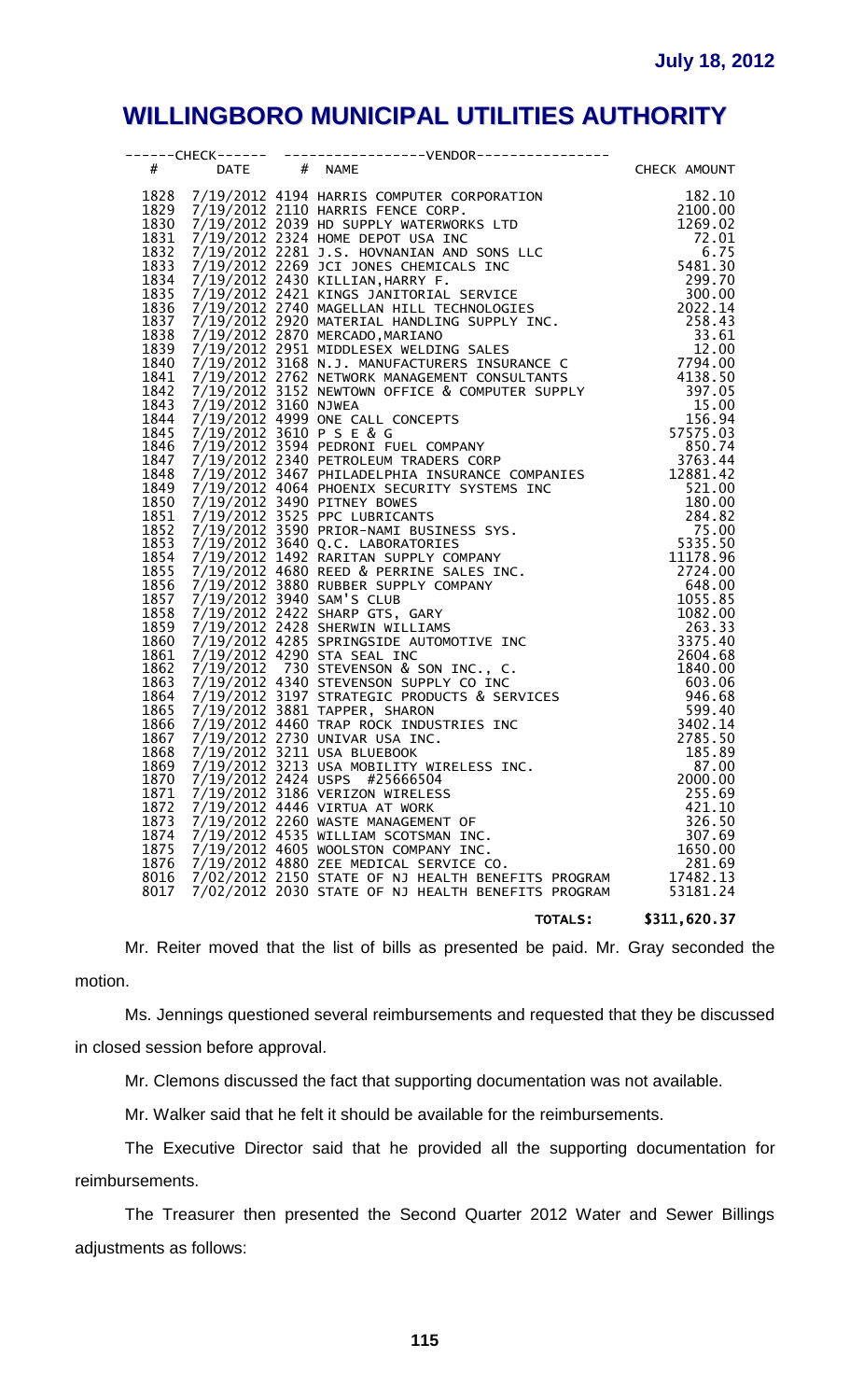| <b>DATE</b>            | <b>ACCOUNT</b><br><b>NIIMRFR</b> | MINIMUM<br>רח∆ | <b>EXCESS</b><br>רח∆                 | PENALTY<br>רח∆ | SEWER BILLING ADJUSTMENTS-SECOND QUARTER 2012<br>GD<br>וח∆ | DCF.<br>וח∆ | MTR RPL ADJ |
|------------------------|----------------------------------|----------------|--------------------------------------|----------------|------------------------------------------------------------|-------------|-------------|
| 4/23/2012              | 755507087                        | (45.00)        |                                      |                |                                                            |             |             |
| 4/26/2012              | 077008944                        |                |                                      | (0.68)         |                                                            |             |             |
| 4/27/2012              | 077209126                        |                |                                      | (0.94)         |                                                            |             |             |
| 5/8/2012               | 043804914                        |                |                                      |                |                                                            |             | (22.50)     |
| 6/12/2012              | 119013144                        |                |                                      | (0.68)         |                                                            |             |             |
| 6/15/2012              | 751001235                        | (60.00)        |                                      |                |                                                            |             |             |
| 6/15/2012              | 751001235                        |                |                                      | (3.15)         |                                                            |             |             |
| 6/29/2012              | 066608464                        |                | (39.76)                              |                |                                                            |             |             |
| WILLINGBORO            |                                  | (105.00)       | (39.76)                              | (5.45)         | 0.00                                                       | 0.00        | (22.50)     |
| <b>WESTAMPTON</b>      |                                  | 0.00           | 0.00                                 | 0.00           | 0.0                                                        | 0.00        | 0.00        |
| 6/12/2012              | 119013144                        |                |                                      | (0.68)         |                                                            |             |             |
| COMMERCIAL             |                                  | 0.00           | 0.00                                 | 0.00           | 0.00                                                       | 0.00        | 0.00        |
|                        |                                  |                |                                      |                | SUMMARY SEWER BILLING ADJUSTMENTS-SECOND QUARTER 2012      |             |             |
|                        |                                  | MINIMUM        | <b>EXCESS</b>                        | PENALTY        | GD                                                         | <b>DCF</b>  | MTR RPL ADJ |
| WIILLINGBORO           |                                  | (105.00)       | (39.76)                              | (5.45)         | 0.00                                                       | 0.00        | (22.50)     |
| <b>WESTAMPTON</b>      |                                  | 0.00           | 0.00                                 | 0.00           | 0.00                                                       | 0.00        | 0.00        |
| MISC./COMM.            |                                  | 0.00           | 0.00                                 | 0.00           | 0.00                                                       | 0.00        | 0.00        |
| TOTAL 2nd QTR          |                                  | (105.00)       | (39.76)                              | (5.45)         | 0.00                                                       | 0.00        | (22.50)     |
|                        |                                  |                | TOTAL 2012 SEWER BILLING ADJUSTMENTS |                |                                                            |             |             |
|                        |                                  | MINIMUM        | <b>EXCESS</b>                        | <b>PENALTY</b> | GD                                                         | <b>DCF</b>  | MTR RPL ADJ |
| WIILLINGBORO           |                                  | (135.00)       | (39.76)                              | (15.90)        | 0.00                                                       | 0.00        | (45.00)     |
| <b>WESTAMPTON</b>      |                                  | 0.00           | 0.00                                 | 0.00           | 0.00                                                       | 0.00        | 0.00        |
| MISC./COMM.            |                                  | 0.00           | 0.00                                 | 0.00           | 0.00                                                       | 0.00        | 0.00        |
| YTD TOTAL              |                                  | (135.00)       | (39.76)                              | (15.90)        | 0.00                                                       | 0.00        | (45.00)     |
|                        |                                  |                |                                      |                | WATER BILLING ADJUSTMENTS-SECOND QUARTER 2012              |             |             |
| <b>DATE</b>            | <b>ACCOUNT</b>                   | MINIMUM        | <b>EXCESS</b>                        | PENALTY        | SOF                                                        | <b>DCF</b>  | MTR RPL ADJ |
|                        | <b>NUMBER</b>                    |                |                                      |                |                                                            |             |             |
| 4/5/2012               | 010500599                        |                |                                      |                | (50.00)                                                    |             |             |
| 4/5/2012               | 011401785                        |                |                                      |                | (50.00)                                                    |             |             |
| 4/11/2012              | 021702084                        |                |                                      |                | (50.00)                                                    |             |             |
| 4/11/2012              | 021802231                        |                |                                      |                | (50.00)                                                    |             |             |
| 4/11/2012              | 022002525                        |                |                                      |                | (50.00)                                                    |             |             |
| 4/11/2012              | 022202810                        |                |                                      |                | (50.00)                                                    |             |             |
| 4/11/2012<br>022202828 |                                  |                |                                      |                | (50.00)                                                    |             |             |
| 4/11/2012              | 022202846                        |                |                                      |                | (50.00)                                                    |             |             |
| 4/18/2012              | 032603275                        |                |                                      |                | (50.00)                                                    |             |             |
| 4/18/2012              | 032803632                        |                |                                      |                | (50.00)                                                    |             |             |
| 4/18/2012              |                                  |                |                                      |                | (50.00)                                                    |             |             |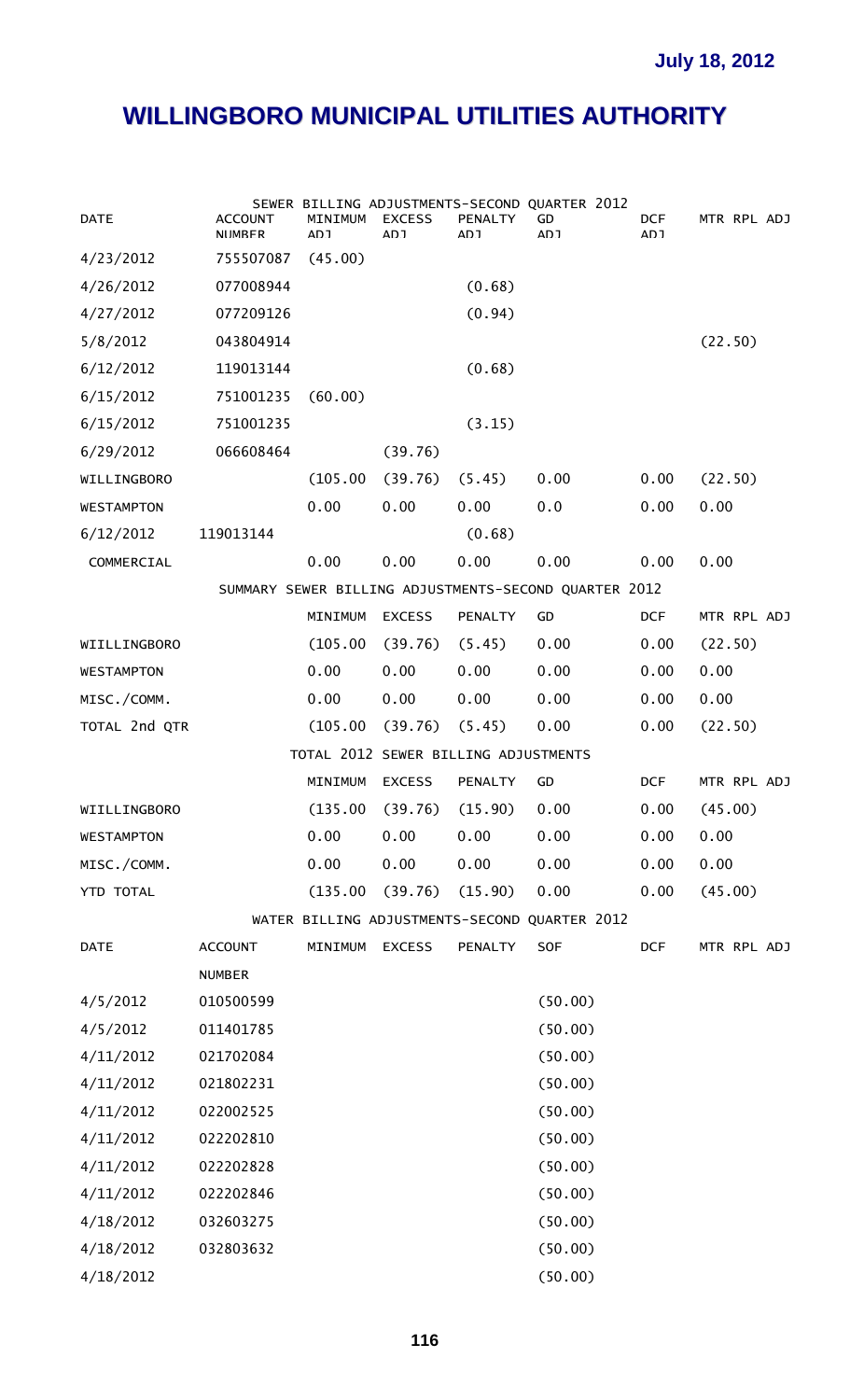| 4/18/2012   | 033204123 |         |         |        | (50.00)     |      |         |
|-------------|-----------|---------|---------|--------|-------------|------|---------|
| 4/18/2012   | 033404410 |         |         |        | (50.00)     |      |         |
| 4/23/2012   | 755507087 | (40.00) |         |        |             |      |         |
| 4/25/2012   | 032603232 |         |         |        | (50.00)     |      |         |
| 4/25/2012   | 044205371 |         |         |        | (50.00)     |      |         |
| 4/25/2012   | 04481255  |         |         |        | (50.00)     |      |         |
| 4/26/2012   | 077008944 |         |         | (0.60) |             |      |         |
| 4/27/2012   | 077209126 |         |         | (0.84) |             |      |         |
| 5/3/2012    | 033003850 |         |         |        | (50.00)     |      |         |
| 5/4/2012    | 054505847 |         |         |        | (50.00)     |      |         |
| 5/4/2012    | 055406957 |         |         |        | (50.00)     |      |         |
| 5/4/2012    | 055507067 |         |         |        | (50.00)     |      |         |
| 5/8/2012    | 043804914 |         |         |        |             |      | (22.50) |
| 5/8/2012    | 043804914 |         |         |        | (50.00)     |      |         |
| 5/10/2012   | 065607189 |         |         |        | (50.00)     |      |         |
| 5/10/2012   | 065907522 |         |         |        | (50.00)     |      |         |
| 5/10/2012   | 066207977 |         |         |        | (50.00)     |      |         |
| 5/10/2012   | 066608457 |         |         |        | (50.00)     |      |         |
| 5/23/2012   | 076808695 |         |         |        | (50.00)     |      |         |
| 5/23/2012   | 076908749 |         |         |        | (50.00)     |      |         |
| 5/23/2012   | 077109061 |         |         |        | (50.00)     |      |         |
| 5/23/2012   | 087309373 |         |         |        | (50.00)     |      |         |
| 5/23/2012   | 087509629 |         |         |        | (50.00)     |      |         |
| 5/23/2012   | 087910102 |         |         |        | (50.00)     |      |         |
| 5/23/2012   | 065707341 |         |         |        | (50.00)     |      |         |
| 5/23/2012   | 087509605 |         |         |        | (50.00)     |      |         |
| 5/23/2012   | 077008903 |         |         |        | (50.00)     |      |         |
| 6/15/2012   | 751001235 | (38.00) |         |        |             |      |         |
| 6/15/2012   | 751001235 |         |         | (2.03) |             |      |         |
| 6/20/2012   | 077209140 |         |         |        | (50.00)     |      |         |
| 6/20/2012   | 100200147 |         |         |        | (50.00)     |      |         |
| 6/21/2012   | 100300274 |         |         |        | (50.00)     |      |         |
| 6/21/2012   | 101001186 |         |         |        | (50.00)     |      |         |
| 6/21/2012   | 101601990 |         |         |        | (50.00)     |      |         |
| 6/21/2012   | 128012090 |         |         |        | 50.00       |      |         |
| 6/21/2012   | 128212298 |         |         |        | (50.00)     |      |         |
| 6/21/2012   | 128312346 |         |         |        | (50.00)     |      |         |
| 6/21/2012   | 128312351 |         |         |        | (50.00)     |      |         |
| 6/29/2012   | 066608464 |         | (38.22) |        |             |      |         |
| WILLINGBORO |           | (78.00) | (38.22) | (3.47) | (2, 150.00) | 0.00 | (22.50) |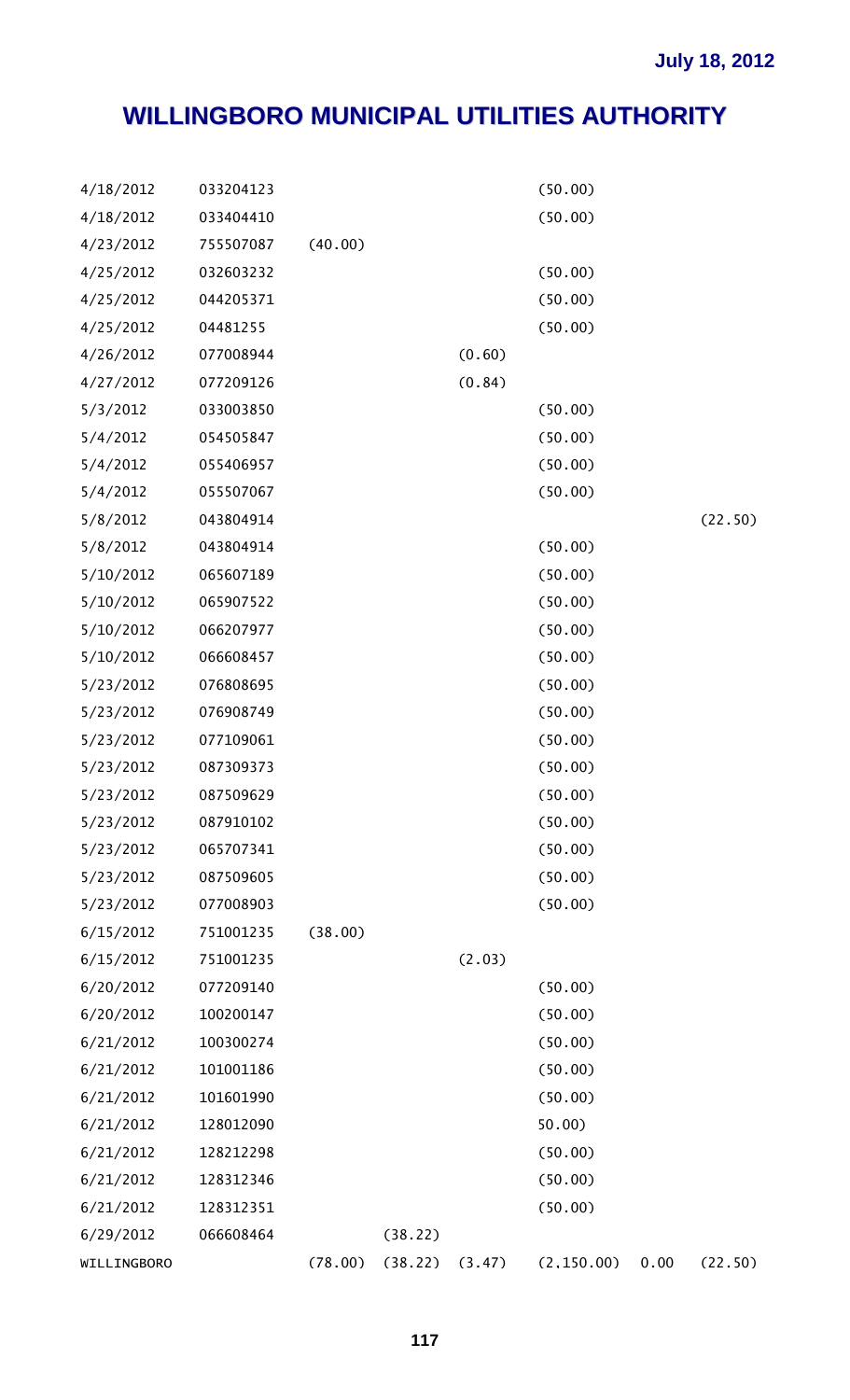| 6/21/2012                            | 148714084 |         |               |                | (50.00)                                               |            |             |
|--------------------------------------|-----------|---------|---------------|----------------|-------------------------------------------------------|------------|-------------|
| 6/21/2012                            | 148814227 |         |               |                | (50.00)                                               |            |             |
| <b>WESTAMPTON</b>                    |           | 0.00    | 0.00          | 0.00           | (100.00)                                              | 0.00       | 0.00        |
| 6/12/2012                            | 119013144 |         |               | (0.60)         |                                                       |            |             |
| COMMERCIAL                           |           | 0.00    | 0.00          | (0.60)         | 0.00                                                  | 0.00       | 0.00        |
|                                      |           |         |               |                | SUMMARY WATER BILLING ADJUSTMENTS-SECOND OUARTER 2012 |            |             |
|                                      |           | MINIMUM | <b>EXCESS</b> | <b>PENALTY</b> | SOF                                                   | <b>DCF</b> | MTR RPL ADJ |
| WIILLINGBORO                         |           | (78.00) | (38.22)       | (3.47)         | (2, 150.00)                                           | 0.00       | (22.50)     |
| <b>WESTAMPTON</b>                    |           | 0.00    | 0.00          | 0.00           | (100.00)                                              | 0.00       | 0.00        |
| MISC./COMM./HYD                      |           | 0.00    | 0.00          | (0.60)         | 0.00                                                  | 0.00       | 0.00        |
| TOTAL 2ND OTR                        |           | (78.00) | (38.22)       | (4.07)         | (2, 250.00)                                           | 0.00       | (22.50)     |
| TOTAL 2012 WATER BILLING ADJUSTMENTS |           |         |               |                |                                                       |            |             |
|                                      |           | MINIMUM | <b>EXCESS</b> | PENALTY        | SOF.                                                  | <b>DCF</b> | MTR RPL ADJ |
| WIILLINGBORO                         |           | (97.00) | (38.22)       | (13.76)        | (4,050.00)                                            |            | (45.00)     |
| <b>WESTAMPTON</b>                    |           | 0.00    | 0.00          | 0.00           | (200.00)                                              | 0.00       | 0.00        |
| MISC./COMM.                          |           | 0.00    | 0.00          | (0.60)         | 0.00                                                  | 0.00       | 0.00        |
| <b>YTD TOTAL</b>                     |           | (97.00) | (38.22)       | (16.65)        | (4, 250.00)                                           | 0.00       | (15.00)     |

Mr. Reiter moved that the Second Quarter 2012 Water and Sewer Billing Adjustments as presented be approved. Mr. Campbell seconded the motion.

Vote: Mr. Eddie Campbell, Jr., AYE; Mr. Anthony Clemons, Sr., AYE; Mr. James Gray, AYE; Mr. Dennis W. Reiter, AYE, and Mr. Christopher Walker, AYE..

Mr. L. Russell Trice, PE of Richard A. Alaimo, Assoc., Consulting Engineer, presented the Engineers Monthly Status Report as follows:

#### SEWER MAIN CLEANING AND TELEVISING, PHASE III

The contract was awarded to New England Pipe Cleaning Company in the amount of \$74,200.00. Authority personnel are providing construction management and inspection services for this project.

SOLAR ELECTRIC GENERATING SYSTEM- WATER TREATMENT PLANT AND

### WATER POLLUTION CONTROL PLANT

The Authority awarded this contract to APS Contracting Incorporated, in the amount of \$6,641,500.00.

All work has been completed on the solar projects at the WPCP and the WTP.

The new generator at the Main WTP was successfully started up and training was provided. Closeout documentation remains to be submitted. A final change order request submitted by the contractor is being reviewed.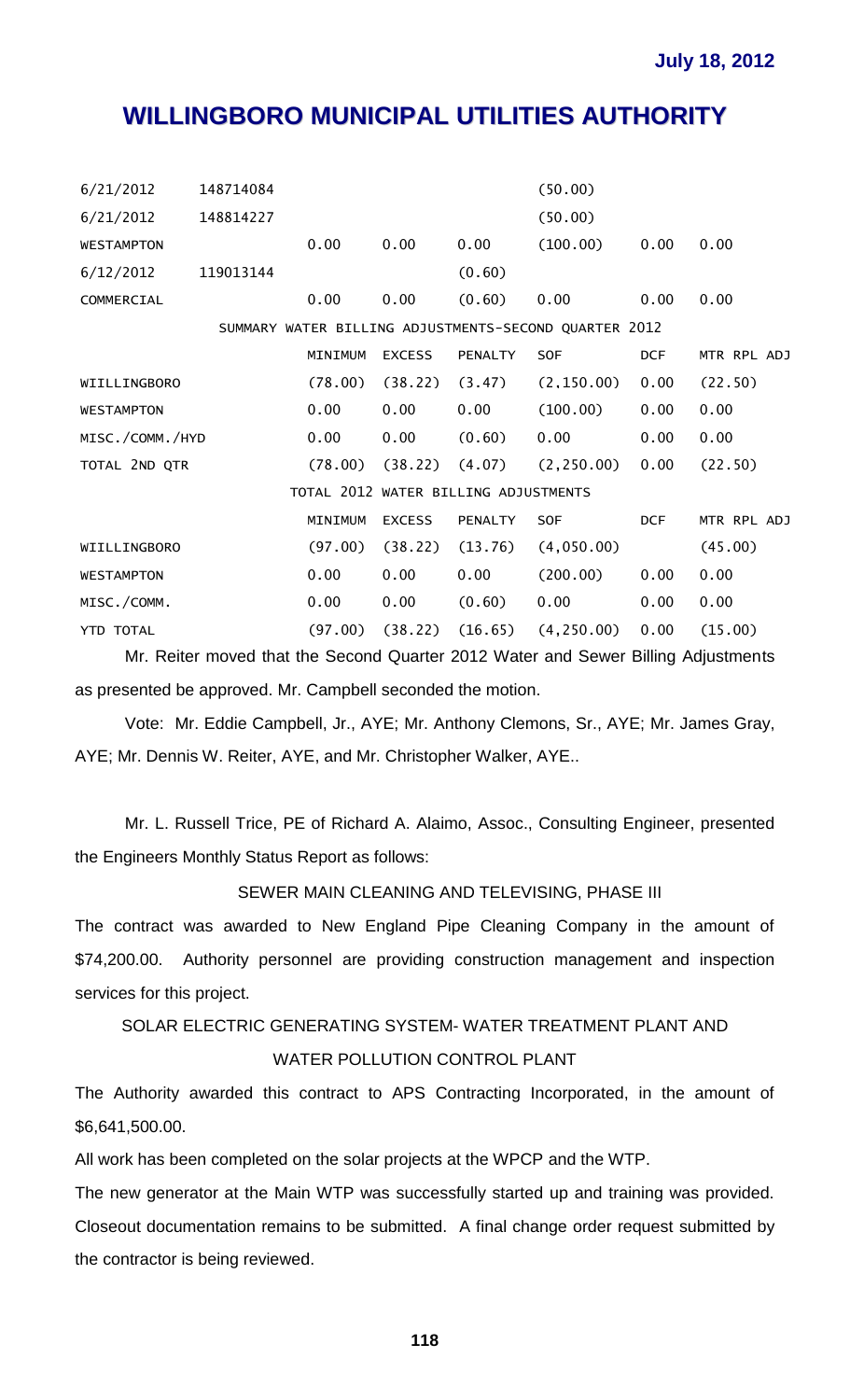#### WINDSOR PARK INTERCEPTOR MAIN CLEANING AND LINING

The contract was awarded to Allstate Power Vac, Incorporated in the amount of \$273,005.50 at the Authority's June 2012 meeting. A preconstruction meeting was held and notice to proceed issued on July 11. The contractor anticipates starting work in mid-August.

### WPCP SETTLING TANK REPAIR

The contract was awarded to JP Smith Contractors, Incorporated in the amount of \$93,900.00 at the Authority's June 2012 meeting. The preconstruction meeting was held on July 11. The contractor anticipates starting work in mid-August.

#### SANITARY SEWER TELEVISING

The contract was awarded to RedZone Robotics in the amount of \$397,703.80, payable in five (5) annual amounts of \$79,540.76. A project kickoff meeting was held on July 17. RedZone's tentative start date is August 13.

#### GROSS ALPHA INVESTIGATION

Per the Board's direction at the May 2012 meeting, the hydro-geological firm of Leggette, Brashears and Graham (LBG) have been hired to conduct an investigation of the gross alpha contamination in Well 5A. As recommended by LBG, a small diameter monitoring well will be drilled at the Well 5A site. Soil and groundwater samples will be retrieved at various depths to determine the source of the gross alpha. Computer modeling of the aquifer will also be conducted to determine the likelihood of contamination throughout the Authority's well field. The best scenario is if the well can be rescreened at a different elevation where gross alpha is not present. Another possible scenario would be to re-drill the well at a different location in the township where no gross alpha contamination is predicted to occur.

It was moved by Mr. Walker and seconded by Mr. Campbell to receive and file the Engineer's Monthly Status Report as presented.

Vote: Mr. Eddie Campbell, Jr., AYE; Mr. Anthony Clemons, Sr., AYE; Mr. James Gray, AYE; Mr. Dennis W. Reiter, AYE, and Mr. Christopher Walker, AYE..

The Chairman asked for the Solicitor id there matters to be discussed.

Mr. Armstrong said that there were matters to be discussed in closed session.

The Chairman instructed the Secretary to introduce the following resolution:

### RESOLUTION 2012-43

#### CLOSED MEETING TO DISCUSS CONTRACT MATTERS AND LITIGATION

WHEREAS, the Members of the Willingboro Municipal Utilities Authority are desirous of discussing certain matters that may involve litigation, and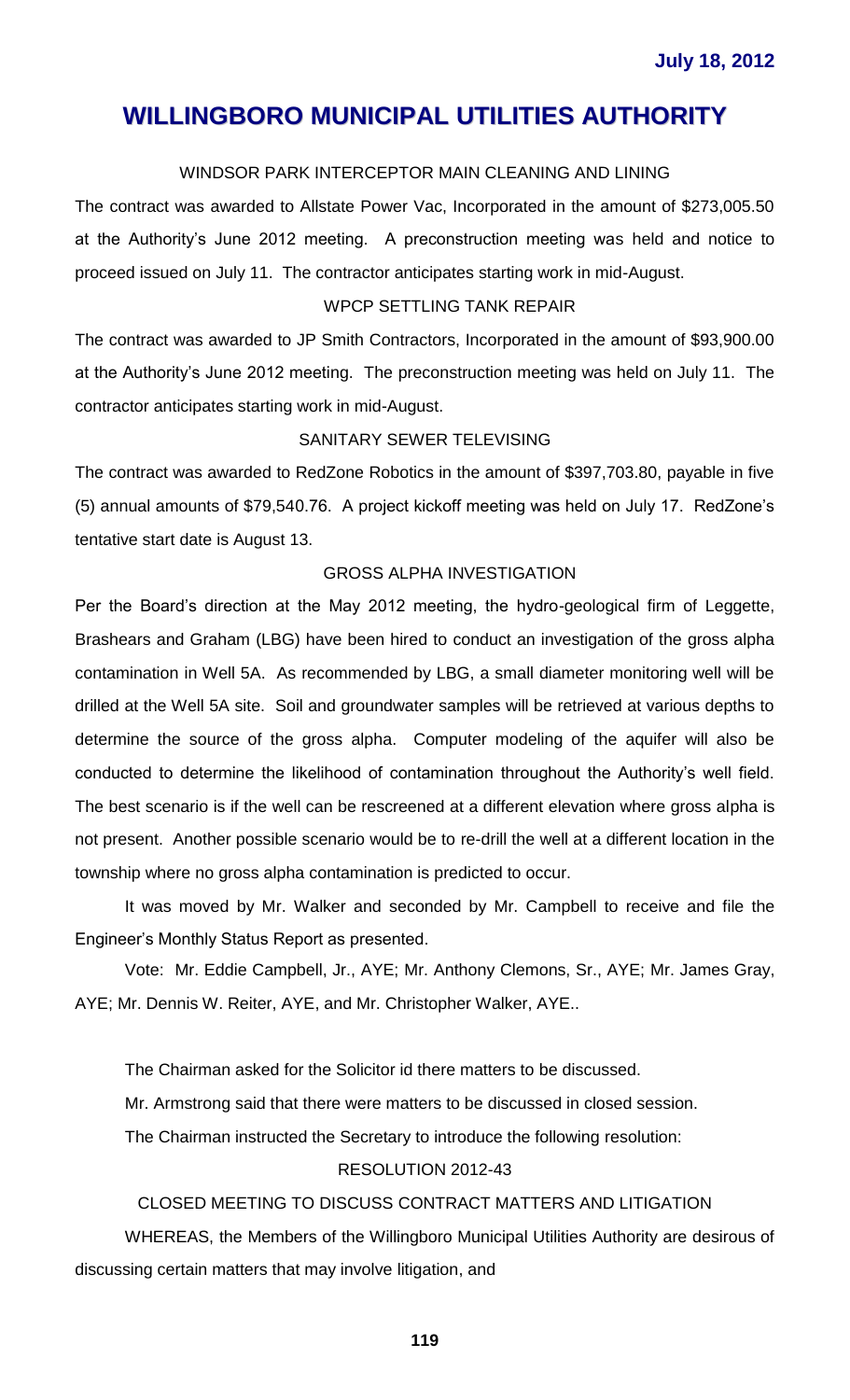WHEREAS, it is specifically provided in N.J.S.A. 10:4-12 (7) that the public may be excluded from attendance at such discussions by this body.

NOW, THEREFORE, BE IT RESOLVED by the Willingboro Municipal Utilities Authority assembled in regular session this eighteenth day of July 2012 that:

1. The Authority convene in closed session to discuss the matters referred to herein above.

2. All members of the public are excluded from attendance at this closed session.

3. Such matters as are discussed in this closed session may be disclosed at such time as this Authority shall undertake any formal action with reference to the matters discussed, and then only to the extent that the matters discussed are pertinent and directly related to any such formal action which may be taken.

BE IT FURTHER RESOLVED that this resolution be made a part of the minutes Mr. Walker moved and Mr. Reiter seconded the resolution.

Vote: Mr. Eddie Campbell, Jr., AYE; Mr. Anthony Clemons, Sr., AYE; Mr. James Gray, AYE; Mr. Dennis W. Reiter, AYE, and Mr. Christopher Walker, AYE..

At the conclusion of the closed session, Mr. Gray moved and Mr. Campbell seconded that the Willingboro Municipal Utilities Authority re-enter Public Session.

Vote: Mr. Eddie Campbell, Jr., AYE; Mr. Anthony Clemons, Sr., AYE; Mr. James Gray, AYE; Mr. Dennis W. Reiter, AYE, and Mr. Christopher Walker, AYE..

The Chairman said that the July bill list had been discussed and he would request a vote on the payment as had previously been moved and seconded.

Vote: Mr. Eddie Campbell, Jr., AYE; Mr. Anthony Clemons, Sr., AYE; Mr. James Gray, AYE; Mr. Dennis W. Reiter, AYE, and Mr. Christopher Walker, AYE..

Mr. Campbell moved that the Authority's Labor Counsel and the New Jersey Division of Pensions and Benefits be requested to review a proposed Employment Agreement between the Solicitor and the Authority and render an opinion in reference to PERS eligibility on an expedited basis

Vote: Mr. Eddie Campbell, Jr., AYE; Mr. Anthony Clemons, Sr., AYE; Mr. James Gray, AYE; Mr. Dennis W. Reiter, AYE, and Mr. Christopher Walker, AYE..

There being no other matters to discuss, the meeting was adjourned at 7:05 PM on a motion made by Mr. Gray that was seconded by Mr. Campbell.